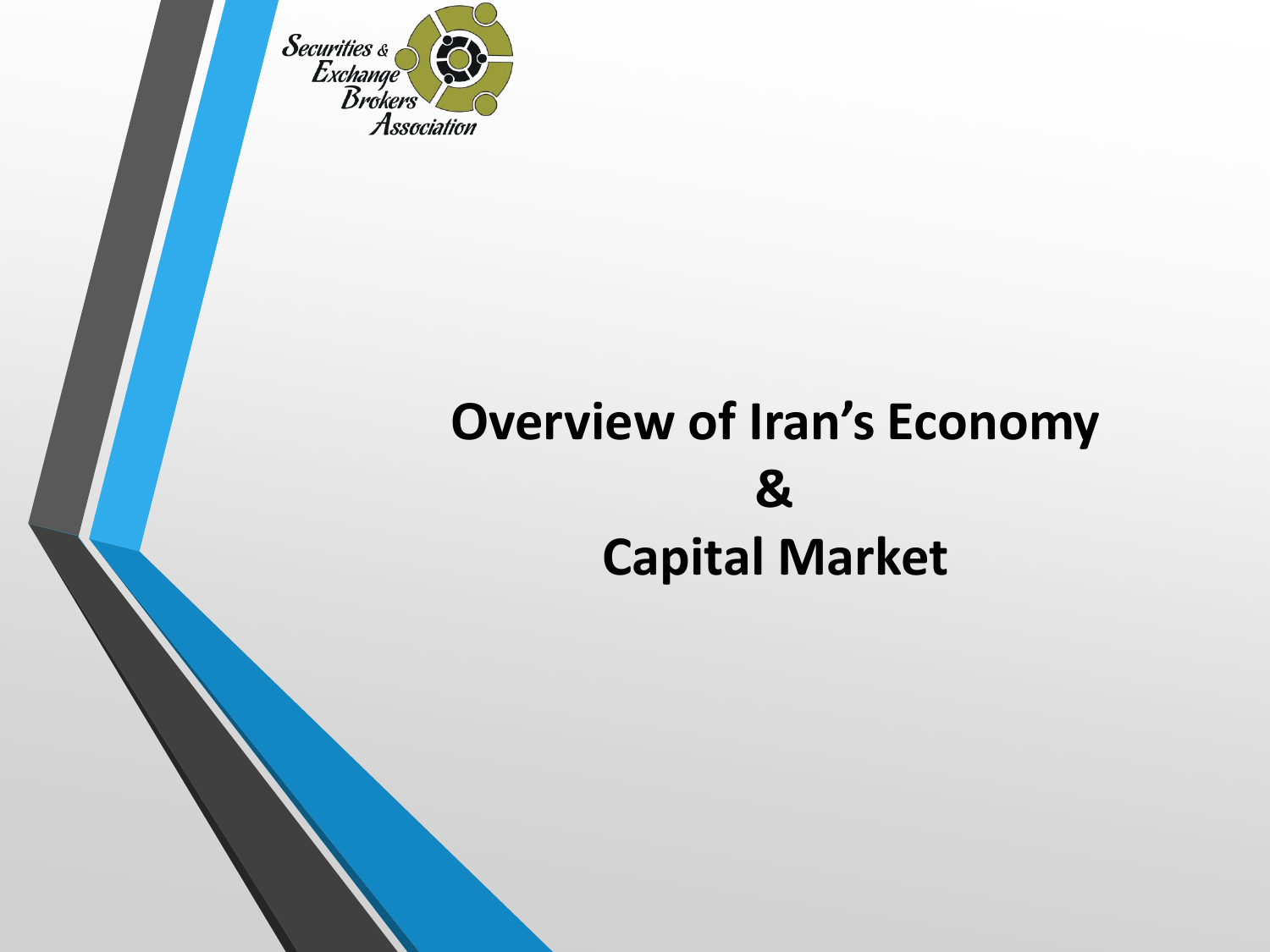

## **Iran GDP**

#### • **Iran had an estimated GDP in <sup>2017</sup> of US\$454.013 Billion.**

**The Gross Domestic Product (GDP) in Iran was worth 454.013 billion US dollars in 2017. The GDP value of Iran represents 0.73 percent of the world economy. GDP in Iran averaged 175.41 USD Billion from 1965 until 2017, reaching an all time high of 598.85 USD Billion in 2012 and a record low of 6.20 USD Billion in 1965.**



2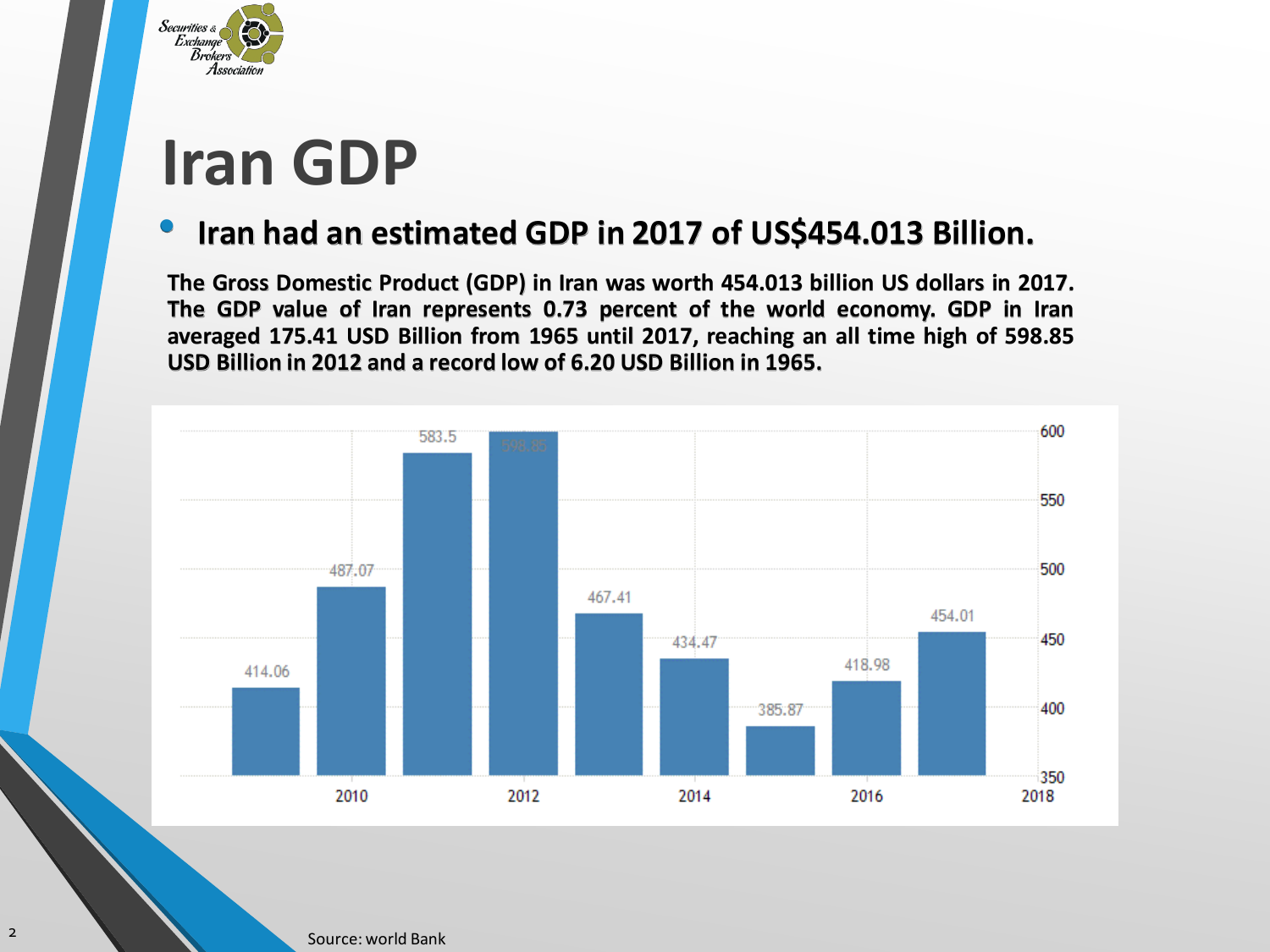

**The biggest sector of Iran´s economy are services, which account for 51 percent of GDP. With services the most important segments are: real estate and specialized and professional services (14 percent of total GDP); trade restaurants and hotels (12 percent) and public services (10 percent). Oil production constitutes 23 percent of the wealth. Manufacturing and mining contribute for 13 percent of the output and agriculture for 10 percent. The last big component of the GDP is construction and electricity, gas and water distribution, which account for 7 percent of total output.**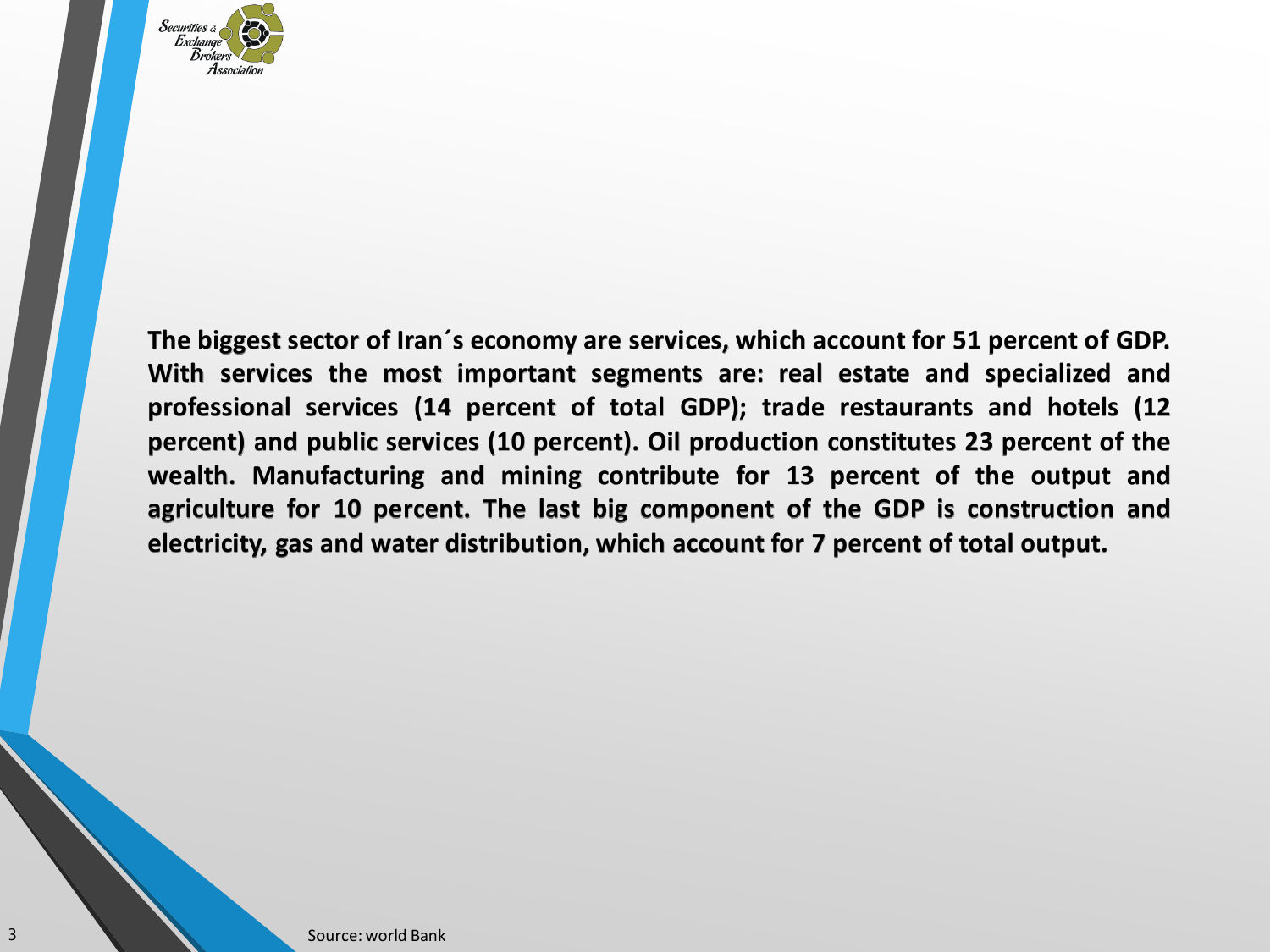

## **Iran GDP annual Growth Rate**

**The Gross Domestic Product (GDP) in Iran expanded 1.80 percent in the second quarter of 2018 over the same quarter of the previous year. GDP Annual Growth Rate in Iran averaged 4.53 percent from 1963 until 2018, reaching an all time high of 23.01 percent in the second quarter of 1992 and a record low of -12.54 percent in the fourth quarter of 1979.**



Express Cource: central Bank of Iran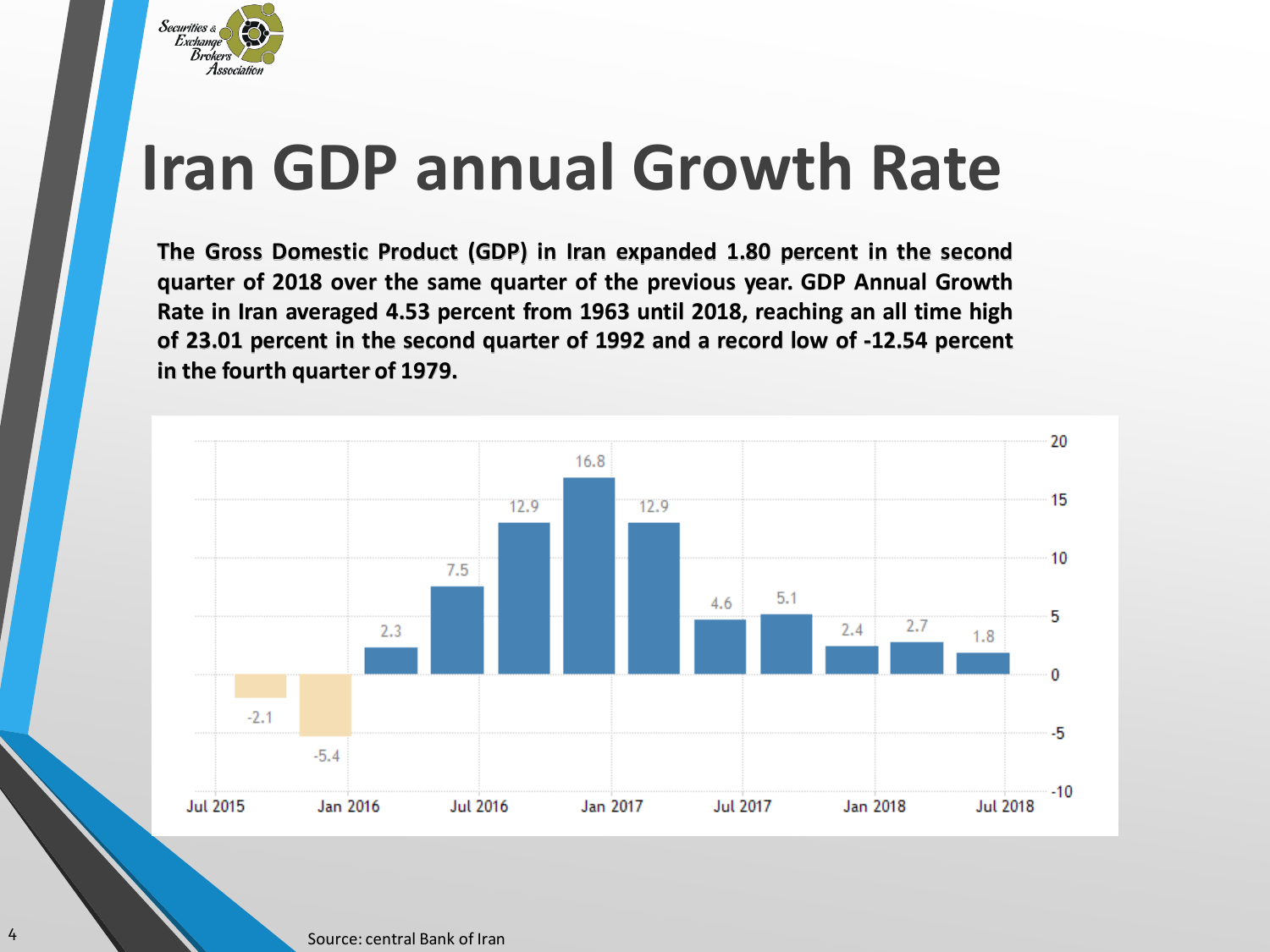

# **population**

**The total population in Iran was estimated at 82.1 million people in 2018, according to the latest census figures. The population of Iran represents 1.08 percent of the world´s total population.**



Source: central Bank of Iran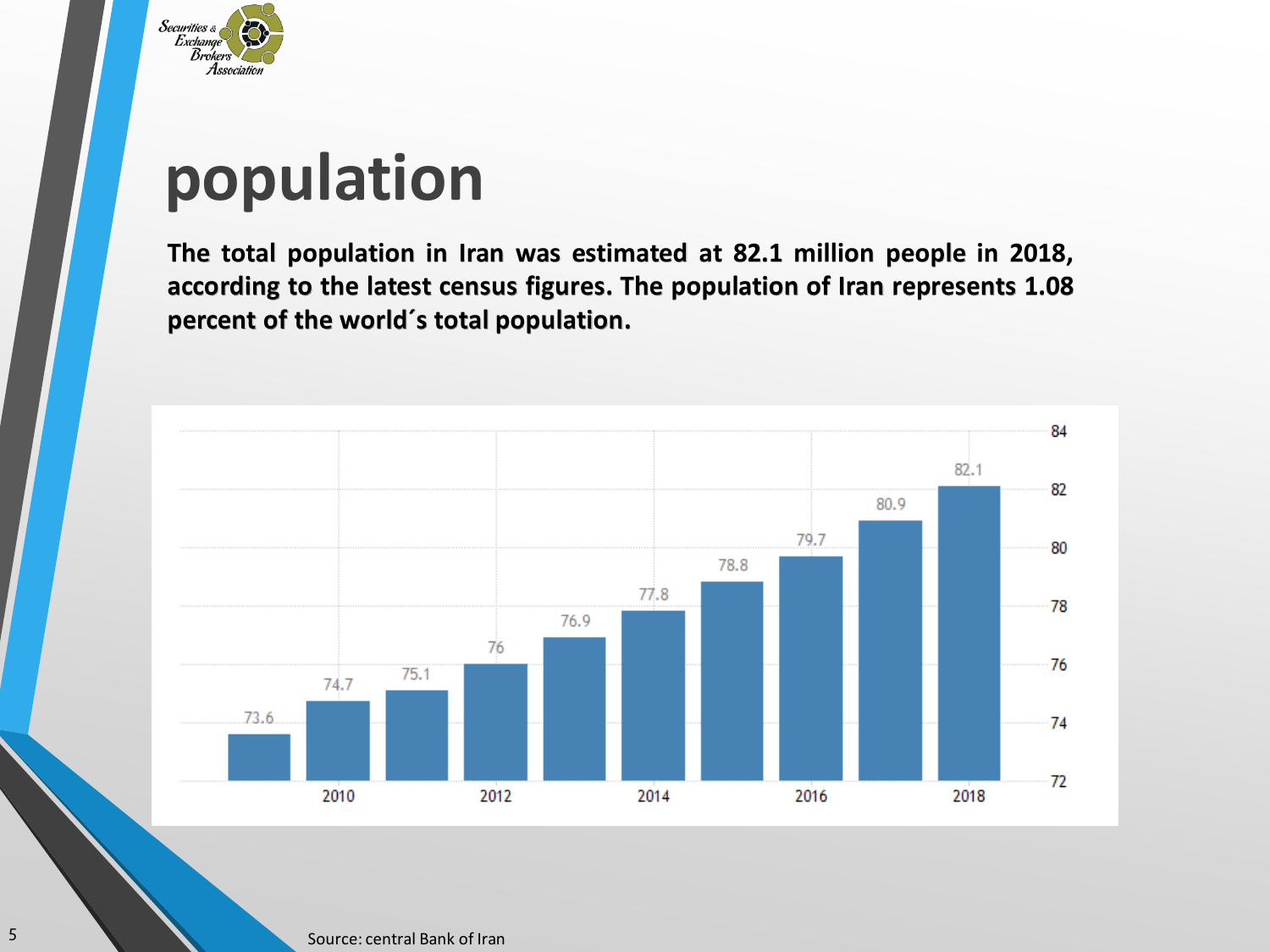

## **Unemployment Rate**

**Unemployment Rate in Iran increased to 12.20 percent in the first quarter of 2019 from 11.70 percent in the fourth quarter of 2018. Unemployment Rate in Iran averaged 11.72 percent from 2001 until 2019, reaching an all time high of 14.70 percent in the first quarter of 2002.**

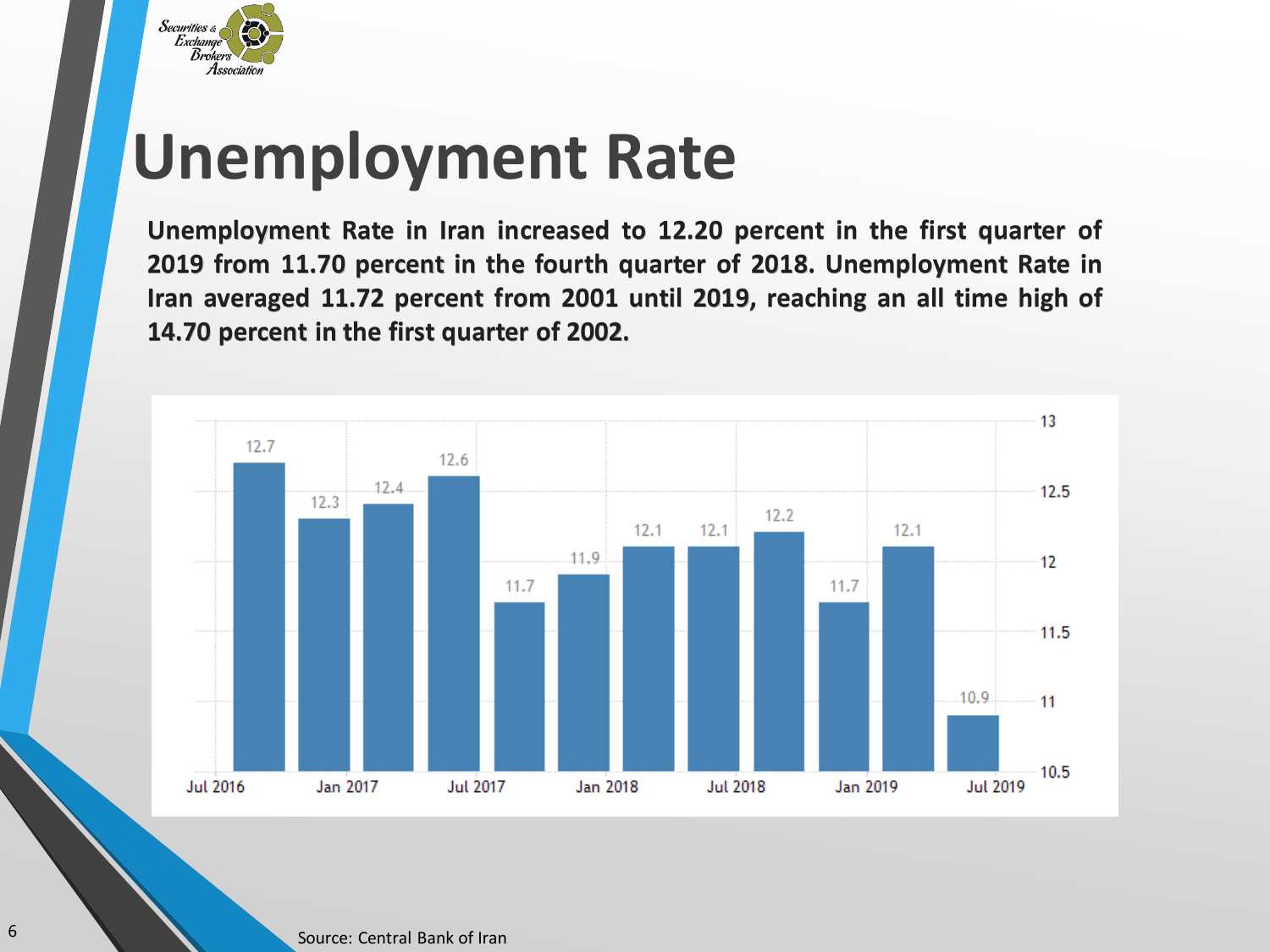

#### **Inflation rate**

**The annual inflation rate in Iran declined to 41.6 percent in August 2019 from 48.0 percent in the previous month. This was the lowest inflation rate since January, as prices increased softer for: food & non-alcoholic beverages (57.4 percent vs 71.9 percent in July); housing & utilities (24.0 percent vs 24.7 percent); transport (46.0 percent vs 56.6 percent); clothing & footwear (55.2 percent vs 60.0 percent); furniture & household equipment (71.3 percent vs 80.2 percent); recreation & culture (65.9 percent vs 73.8 percent); miscellaneous goods & services (49.8 percent vs 55.4 percent); communication (27.3 percent vs 32.7 percent); health & medical services (27.9 percent vs 29.7 percent); restaurants & hotels (49.1 percent vs 51.9 percent); and tobacco (32.6 percent vs 68.4 percent). Meanwhile, education prices rose faster (23.3 percent vs 23.1 percent). On a monthly basis, consumer prices rose 0.6 percent in August, the least since January last year. Inflation Rate in Iran averaged 14.39 percent from 1957 until 2019, reaching** an all time high of 59.02 percent in May of 1995 and a record low of -3.27 percent in April of **1958.**

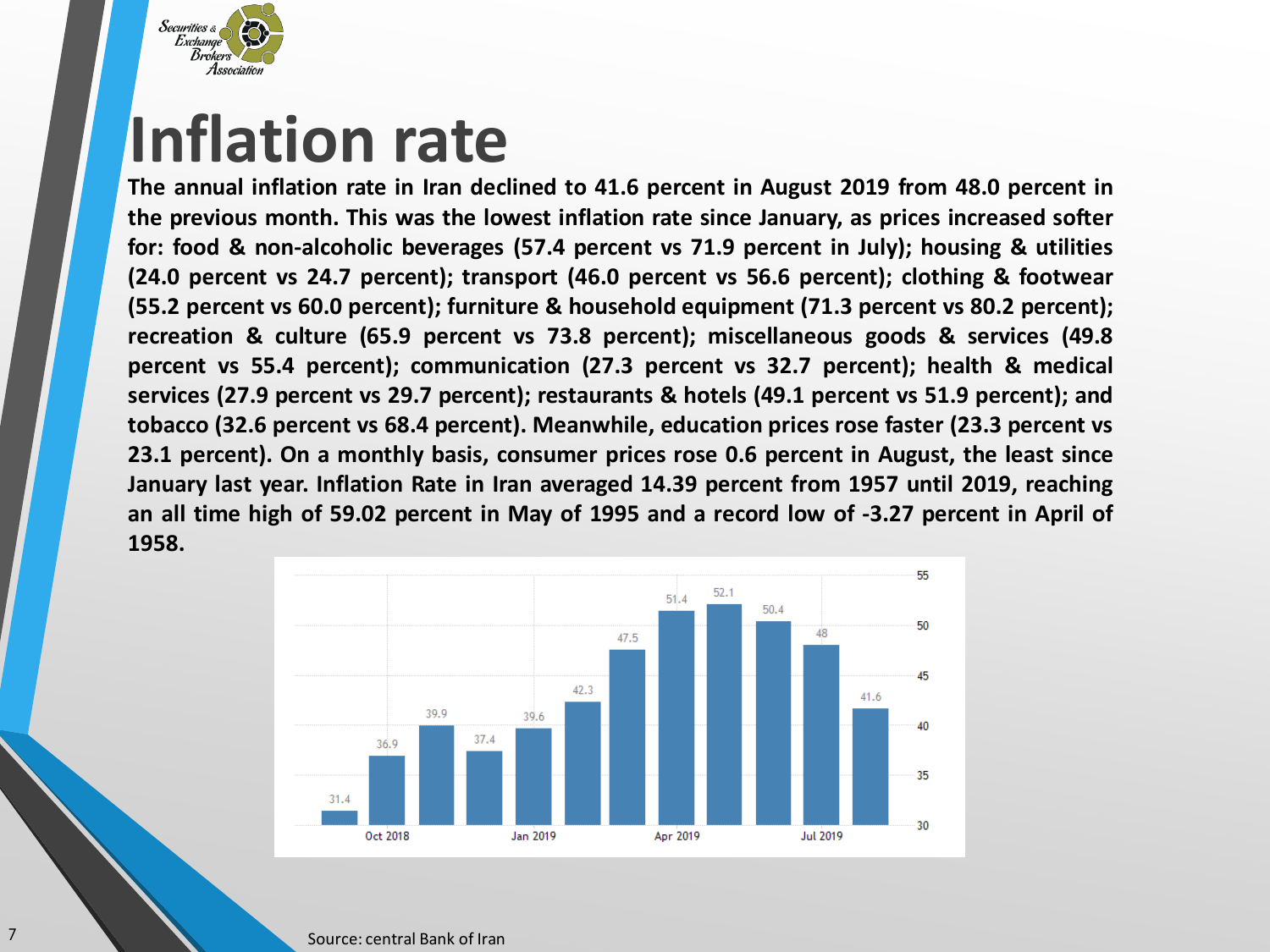

#### **Exports**

**Exports in Iran increased to 29336 USD Million in the second quarter of 2018 from 29064 USD Million in the first quarter of 2018. Exports in Iran averaged 17978.83 USD Million from 1974 until 2018, reaching an all time high of 38751 USD Million in the second quarter of 2011 and a record low of 3112 USD Million in the first quarter of 1999.**

**Oil and natural gas are Iran's most important exports, accounting for 82 percent of the country's export revenues. Other exports include chemicals, plastics, fruits, ceramic products and metals. Iran's main exports partners are: China (21 percent of total exports), Japan (9.2 percent) and Turkey (9 percent). Othersinclude: South Korea and Italy. .**

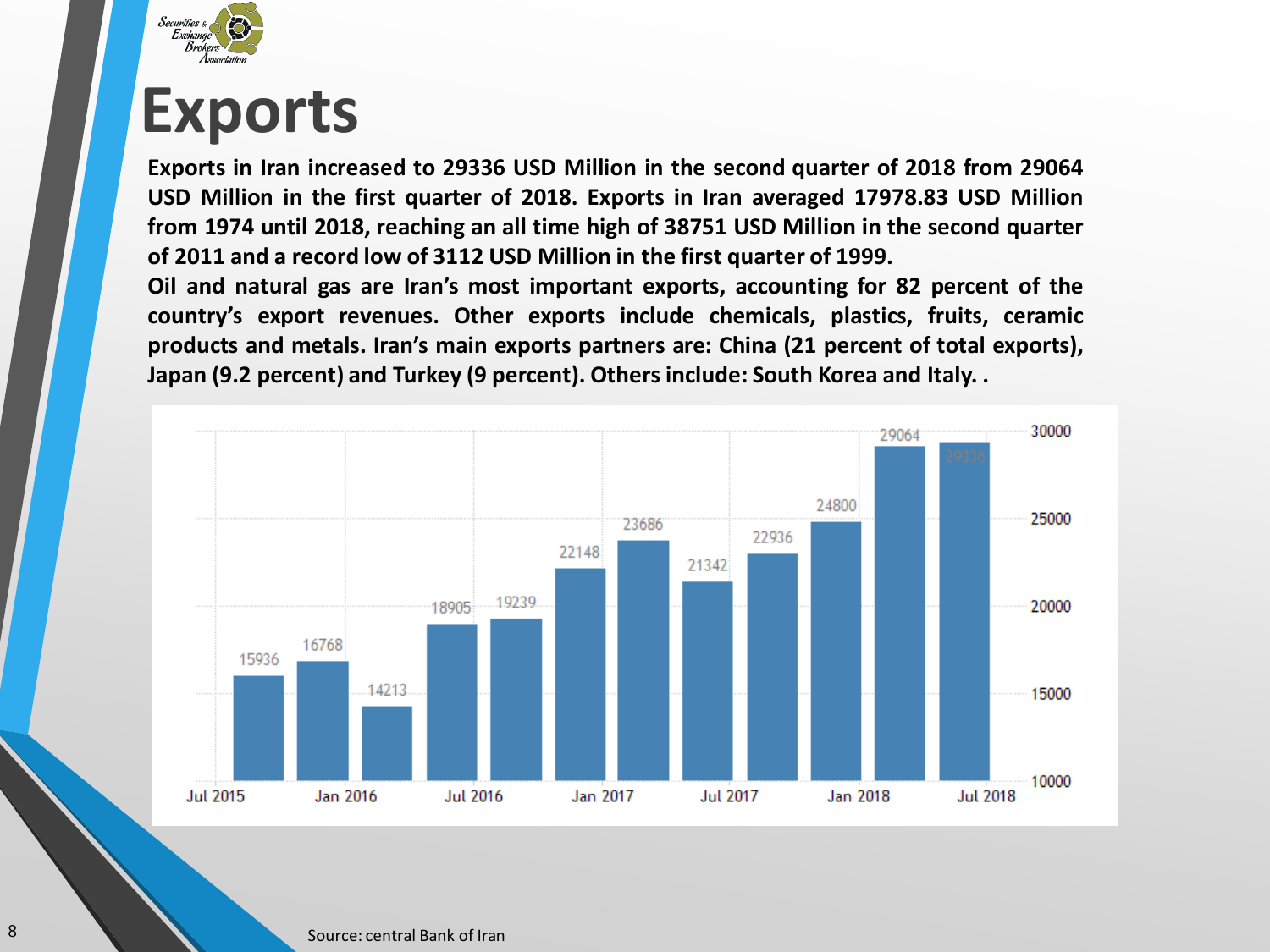

### **Import**

**Imports in Iran decreased to 16353 USD Million in the second quarter of 2018 from 22836 USD Million in the first quarter of 2018. Imports in Iran averaged 13170.39 USD Million from 1974** until 2018, reaching an all time high of 26131 USD Million in the first quarter of 2011 and a **record low of 2917 USD Million in the second quarter of 1999.**

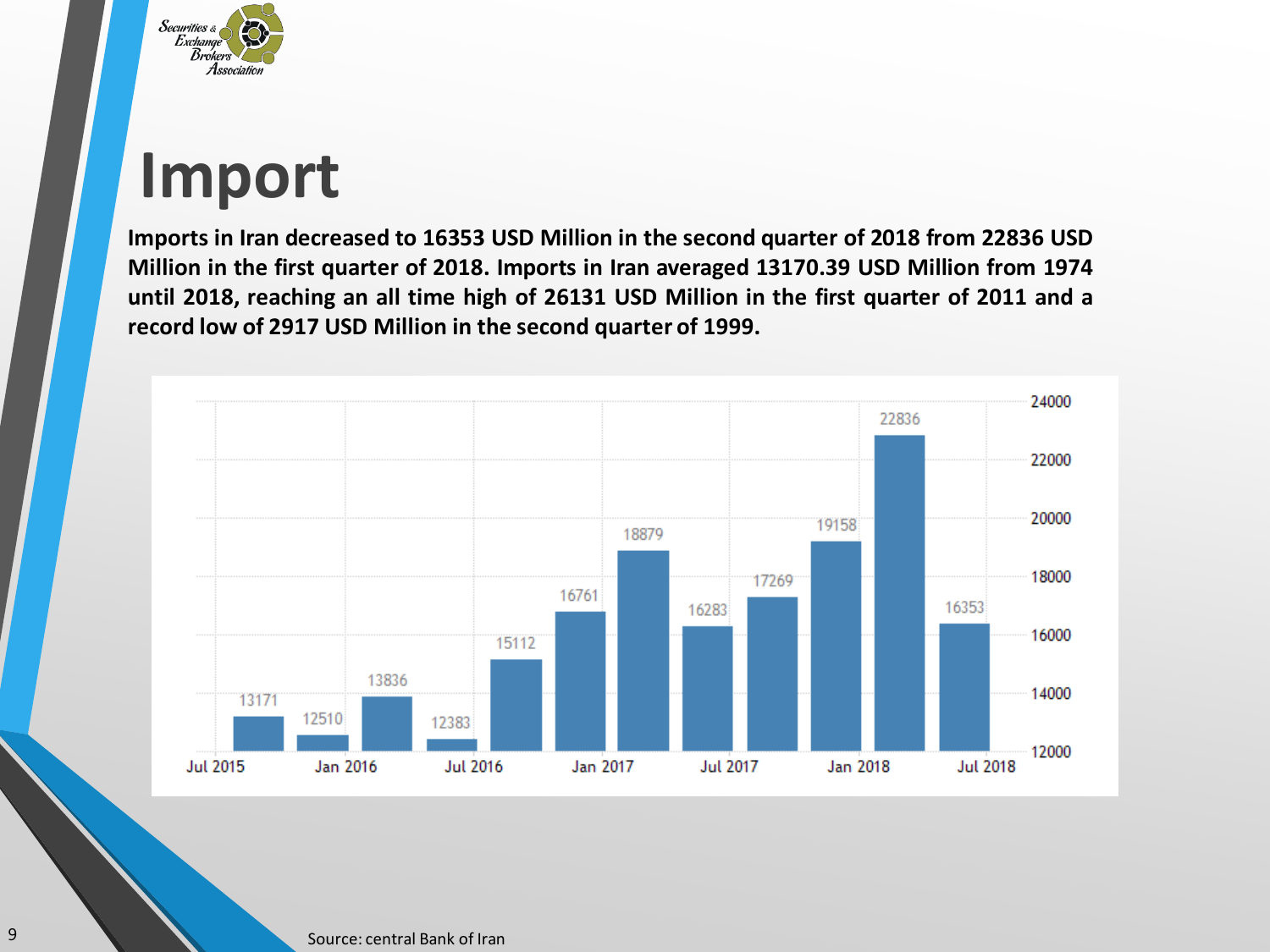

**Iran main imports are: non-electrical machinery (17 percent of total imports), iron and steel (14 percent), chemicals and related products (11 percent), transport vehicles (9 percent) and electrical machinery, tools and appliances (7 percent). Main import partners are: United Arab Emirates (31 percent of total imports) and China (17 percent). Others include: South Korea, Turkey and Germany. This page provides - Iran Imports - actual values, historical data, forecast, chart, statistics, economic calendar and news. Iran Imports - actual data, historical chart and calendar of releases - was last updated on September of 2019.**